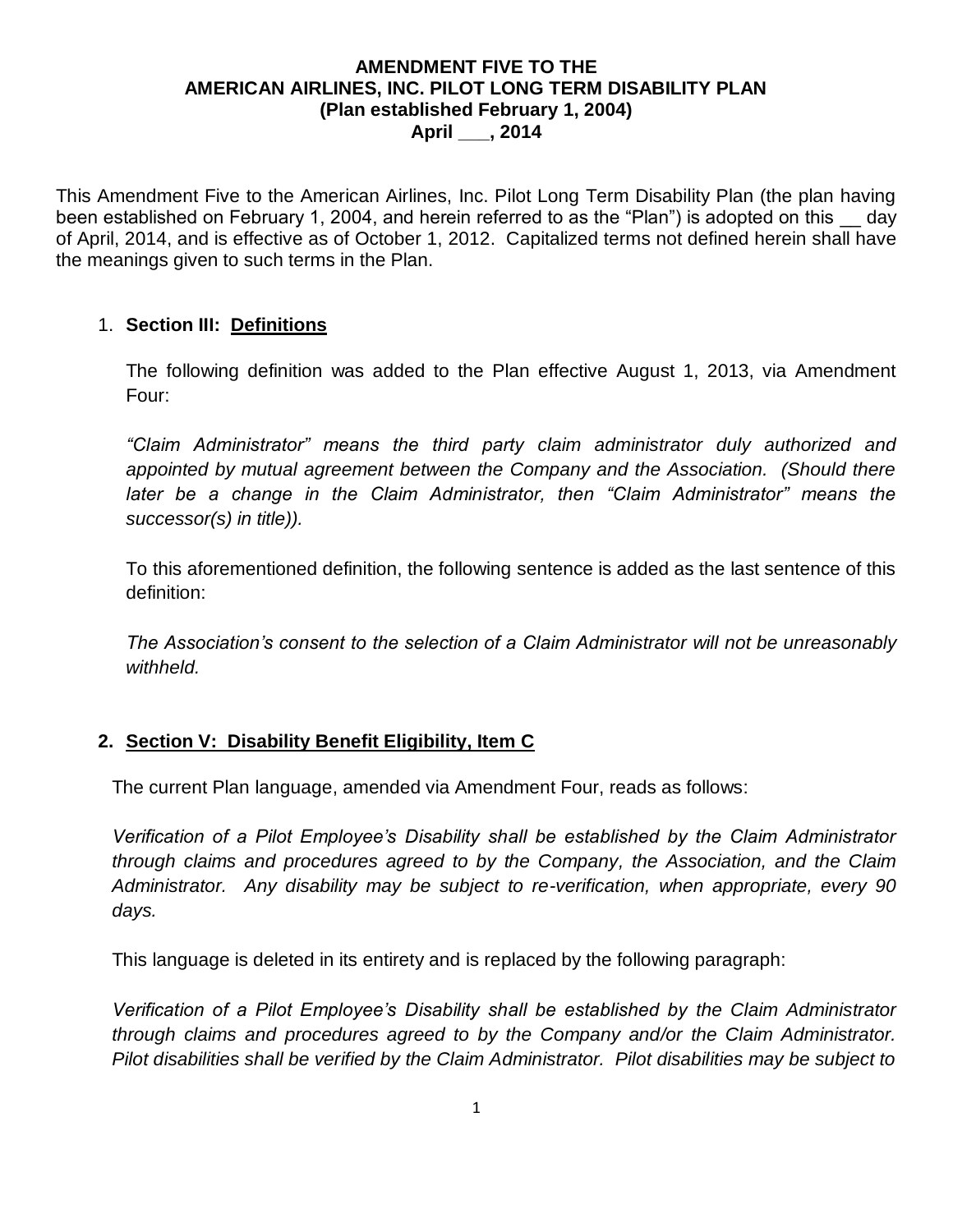*re-verification by the Company and/or Claim Administrator, when appropriate, but in no event more than once in any 90-day period.*

# **3. Section V: Disability Benefit Eligibility, Item D**

Currently, this subsection reads as follows:

*Any dispute as to the clinical validity of a Pilot Employee's claim of the existence of a Disability or the continuation of the illness or injury which gave rise to such Disability shall be referred to a clinical authority selected under the Agreements, and the findings of such authority regarding the nature and extent of such illness or injury shall be final and binding upon the Company, the Association, and the Pilot Employee and his Beneficiaries. The cost of referral of a dispute to a clinical authority pursuant to this paragraph, including the cost of all examinations or proceedings in connection therewith, shall be shared equally between the Company and the Association.*

This Item D shall be deleted in its entirety and replaced by the following:

*Any disputes arising as to the clinical validity of a claim or as to the continuation of disability once commenced will be referred to an independent clinical source to be mutually determined by the Company and the Association. The decision of the independent clinical source shall be final and binding upon the Company, the Association, and the Pilot in question. The cost involved in such proceeding shall be equally shared by the Association and the Company. The Association's consent to the selection of an independent clinical source will not be unreasonably withheld. This paragraph supersedes all letters and prior agreements related to the selection of an independent clinical source or independent clinical reviewer for the Plan.*

## **4. Section V: Disability of Benefit Eligibility, Item F**

Item F is added to this section, and is as follows:

*Pilots who are receiving long term disability benefits under the Plan will not be eligible for contributions to any defined contribution or 401(k) plan sponsored by the Company, including the Variable Income Plan ("Pilot B Plan") of the Program. Further, effective as of the freeze date of the Pilot Defined Benefit Plan ("Pilot A Plan"), pilots who are receiving long term disability benefits under the Plan shall not earn credited service for the purpose of determining the amount of benefits under the Pilot Defined Benefit Plan. However, such pilots shall continue to earn credited service after the freeze date of the Pilot Defined Benefit*